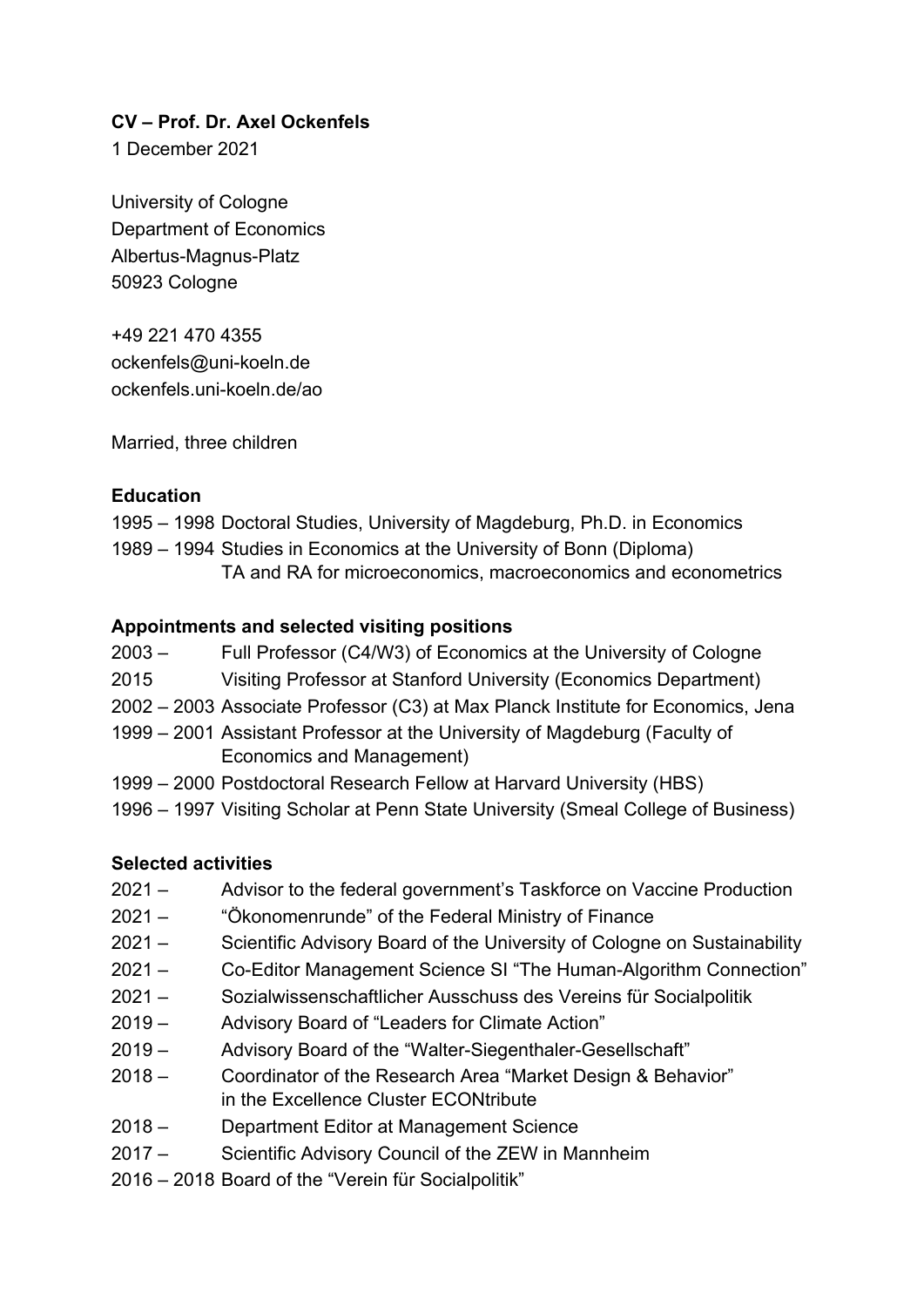- 2015 Speaker of the "Excellence Center for Social and Economic Behavior" of the University of Cologne
- 2012 2014 Contributing Author, Intergovernmental Panel on Climate Change (IPCC), AR5
- 2011 2012 Speaker of the Department of Economics at the University of Cologne
- 2011 2017 Coordinator of the DFG Research Unit FOR 1371 "Design & Behavior"
- 2010 Academic Advisory Board of the Federal Ministry for Economic Affairs and Energy (BMWi)
- 2010 2014 Board of the "Verein für Socialpolitik"
- 2007 Scientific Advisory Board of the University of Cologne
- 2004 Founding Director of the Cologne Laboratory for Economic Research
- 2004 Board of Trustees of the student-run Organisationsforum Wirtschaft
- 2004 2006 President of the Association of Experimental Economics (GEW)
- 2003 2007 Director of the Institute of Energy Economics, University of Cologne

# **Memberships in Academies of Science**

- 2021 German National Academy of Sciences Leopoldina
- 2017 National Academy of Science and Engineering acatech
- 2016 European Academy of Sciences
- 2006 Berlin-Brandenburg Academy of Sciences and Humanities
- 2005 North Rhine-Westphalian Academy of Sciences, Humanities and the Arts

## **Selected grants and awards**

| 2020     | Hans Kelsen Award ("Zukunftspreis") of the University of Cologne                                                |
|----------|-----------------------------------------------------------------------------------------------------------------|
| $2018 -$ | European Research Council (ERC) Advanced Grant                                                                  |
|          | (Topic: "Economic Engineering of Cooperation")                                                                  |
| $2018 -$ | PI in the Excellence Cluster ECONtribute                                                                        |
| 2016     | Albertus Magnus Award for Excellence in Teaching                                                                |
|          | 2015 – 2018 PI in the DFG Research Unit FOR 2150 "Relativity in Cognition"                                      |
| 2015     | Ranked 31 in the Global Thought Leader Index for Germany, Austria<br>and Switzerland (www.thoughtleaders.world) |
|          | 2013 – 2021 Ranked among the "most influential economists in Germany", FAZ                                      |
|          | 2011 – 2017 PI in the DGF-Research Unit FOR 1371 "Design and Behavior"                                          |
| 2006     | Gossen-Prize (German Economic Association)                                                                      |
| 2005     | Gottfried Wilhelm Leibniz Prize (DFG)                                                                           |
| 2005     | Voted best German economist (age $<$ 40) by the Wirtschaftswoche                                                |
|          | 2001 - 2007 Emmy Noether grant of the DFG                                                                       |
|          | (Topic: "Economic Design of Online-Auctions")                                                                   |
| 2001     | Otto-von-Guericke Research Prize 2001 of the University of Magdeburg                                            |
| 1999     | Prize for best Ph.D. thesis of the Economic Science Association                                                 |
|          |                                                                                                                 |